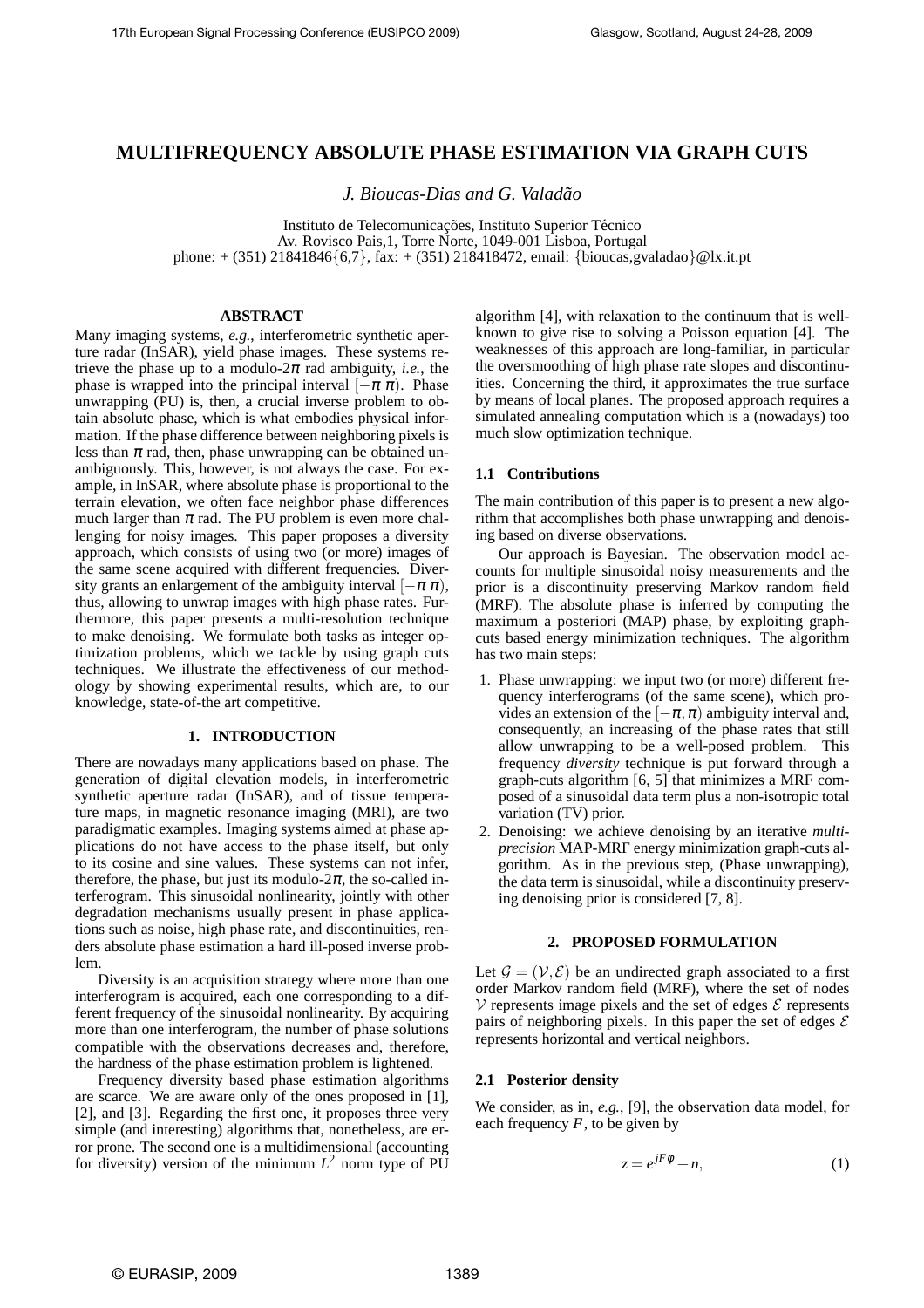where  $\phi$  is the absolute phase<sup>1</sup>, *n* is a complex zero-mean Gaussian circular random variable (*i.e.*, the real and imaginary parts of *n* are jointly Gaussian, zero-mean, independent and have the same variance). Let us define also the wrapped observed phase,  $\psi$ , as

$$
\psi = angle(z). \tag{2}
$$

We follow the Bayesian framework. Accordingly, we need to build the posterior density  $p(\phi|z)$  of the phase image  $\phi \in \mathbb{R}^{|\mathcal{V}|}$  given the observed complex image  $z \in \mathbb{C}^{|\mathcal{V}|}$  $(\bar{C})$  denotes the complex field). Invoking the Bayes law, we have  $p(\phi|z) \propto p(z|\phi)p(\phi)$ , where  $p(z|\phi)$  is the likelihood function, measuring the data fit and  $p(\phi)$  is the prior density encoding *a priori* knowledge about the phase image φ.

Let us assume conditional independence in the observation mechanism, *i.e.*,  $p(z|\phi) = \prod_{i \in \mathcal{V}} p(z_i|\phi_i)$ . Furthermore, let us consider priors such that  $\log p(\phi) = -\mu \sum_{(i,j)} V_{ij}(\phi_i - \phi_j)$  $\phi_i$ ), where  $\mu > 0$  is a scale parameter often termed the regularization parameter, and  $V_i$ <sup>*j*(.)</sup> is the so-called potential associated with edge  $(ij)$ . In these circumstances, computing the MAP estimate is equivalent to minimize the negative logarithm of the posterior density  $E: \mathbb{R}^{|\mathcal{V}|} \to \mathbb{R} \cup \{+\infty\}$  given by

$$
E(\phi) \equiv \underbrace{\sum_{i \in \mathcal{V}} D_i(\phi_i)}_{\text{Data fidelity term}} + \underbrace{\mu \sum_{(i,j) \in \mathcal{E}} V_{ij}(\phi_i - \phi_j)}_{\text{Prior term}}, \qquad (3)
$$

where  $D_i(\phi_i) \equiv -\log p(z_i|\phi_i)$ .

Given the observation mechanism, (1) and (2), we have (see e.g. [9])

$$
D_i(\phi_i) = -\lambda_i \cos(\phi_i - \psi_i), \text{ for } i \in \mathcal{V}, \tag{4}
$$

with  $\lambda_i \equiv A|z_i|/(2\sigma^2)$  and  $\psi_i \equiv \text{angle}(z_i)$ , *i.e.*, the loglikelihood function is proportional to a shifted cosine. The MAP absolute phase estimate is then obtained by minimizing the negative of the logposterior function given by

$$
E(\phi) \equiv \sum_{i \in \mathcal{V}} -\lambda_i \cos(\phi_i - \psi_i) + \mu \sum_{(i,j) \in \mathcal{E}} V_{ij} (\phi_i - \phi_j).
$$
 (5)

Notice that  $\mu$ , the regularization parameter, sets the relative weight between the data fidelity and the prior terms.

### **2.2 Diversity**

In this paper we consider frequency diversity. For the sake of simplicity, we take just two frequencies,  $F_1 = p/q$  and  $F_2 = r/s$ , where  $\{p,q,r,s\} \in \mathbb{N}$ . Assuming that observations (2) are independent for each frequency, the negative loglikelihood is now given by (6)

$$
D_i(\phi_i) = -\lambda_{1_i} \cos (\psi_{1_i} - F_1 \phi_i) - \lambda_{2_i} \cos (\psi_{2_i} - F_2 \phi_i), \quad (6)
$$

where  $\lambda_{1_i}, \lambda_{2_i}$  and  $\psi_{1_i}, \psi_{2_i}$  are as in the in the single frequency.

We have already alluded (Section 1.1) to the advantage that frequency diversity gives in extending the  $[-\pi \pi]$  ambiguity interval. Stating it more clearly, it is easy to show that the sum of two cosine functions, having as in (6) different frequencies  $F_1 = p/q$  and  $F_2 = r/s$ , where  $\{p,q\}, \{p,r\}$ ,

 $\{q, s\}$ , and  $\{r, s\}$  are coprime integers<sup>2</sup>, results in a third periodic function whose period is  $q \times s$ ; as the initial functions do have periods of respectively *q* and *s*, we conclude that the period is, in general, extended and so the ambiguity reduced. This is the "beat production", long known in wave physics. It is a well known behavior, *e.g.*, from wave phenomena, that the greater the beat period extension, the smaller the difference between global and local maxima. Furthermore, it is also well known that beat period extension brings noise amplification. This trade-off should then be taken into account.

### **2.3 Phase unwrapping with diversity**

Introducing the data fidelity term in (6) into (3), we obtain

$$
E(\phi) \equiv \sum_{i \in v} -\lambda_{1_i} \cos (\psi_{1_i} - F_1 \phi_i) - \lambda_{2_i} \cos (\psi_{2_i} - F_2 \phi_i)
$$
  
+ 
$$
\mu \sum_{(i,j) \in \mathcal{E}} V_{ij} (\phi_i - \phi_j).
$$
 (7)

In this section we solve only the phase unwrapping problem. Assuming noiseless environment, there exists a unique couple of integer images,  $k_1$  and  $k_2$ , such that the unwrapped (true) phase  $\phi$  is given by

$$
F_1 \phi = \psi_1 + 2k_1 \pi, \tag{8}
$$

and

$$
F_2 \phi = \psi_2 + 2k_2 \pi, \tag{9}
$$

for two observations with frequencies  $F_1$  and  $F_2$ , respectively. By adding (8) and (9) we get

$$
\phi = \frac{1}{F_1 + F_2} \psi + \frac{2\pi}{F_1 + F_2} k,\tag{10}
$$

where  $\psi \equiv \psi_1 + \psi_2$ , and  $k \equiv k_1 + k_2$ . Then, by introducing  $(10)$  into  $(7)$  we get

$$
E(k) \equiv \sum_{i \in \mathcal{V}} -\lambda_{1_i} \cos \left( \psi_{1_i} - \frac{F_1}{F_1 + F_2} (\psi_i + 2k_i \pi) \right)
$$
  
+ 
$$
\sum_{i \in \mathcal{V}} -\lambda_{2_i} \cos \left( \psi_{2_i} - \frac{F_2}{F_1 + F_2} (\psi_i + 2k_i \pi) \right)
$$
  
+ 
$$
\mu \sum_{(i,j) \in \mathcal{E}} V_{ij} [(\psi_i - 2k_i) - (\psi_j - 2k_j)], \quad (11)
$$

with a correspondingly combinatorial optimization (minimization) to be done on variables  $k_i$   $i \in \mathcal{V}$ . We take  $V[(\psi_i - 2k_i) - (\psi_j - 2k_j)] = |k_i - k_j|$  the, so-called, nonisotropic total variation (TV). This potential represents the best trade-off between the capability of preserving discontinuities and the computational complexity of minimizing  $E(k)$ . At this point we make a parenthesis to stress that by adding (8) and (9), we are choosing a symmetrical solution regarding the expression of  $\phi$  in terms of the two frequency diverse observations. Although this choice brings mathematical elegance (because of symmetry), it can be verified that an asymmetrical solution, which can be obtained by formulating (11) as a function of  $k_1$  (or  $k_2$ ) only, brings shortness of the time of algorithm execution. This is a consequence of allowing a shorter excursion for the *k* variable. Accordingly, in

<sup>&</sup>lt;sup>1</sup>We use the term absolute phase to designate the unwrapped phase.

<sup>2</sup>Two integer numbers are said to be coprime if their greatest common divisor is the unity.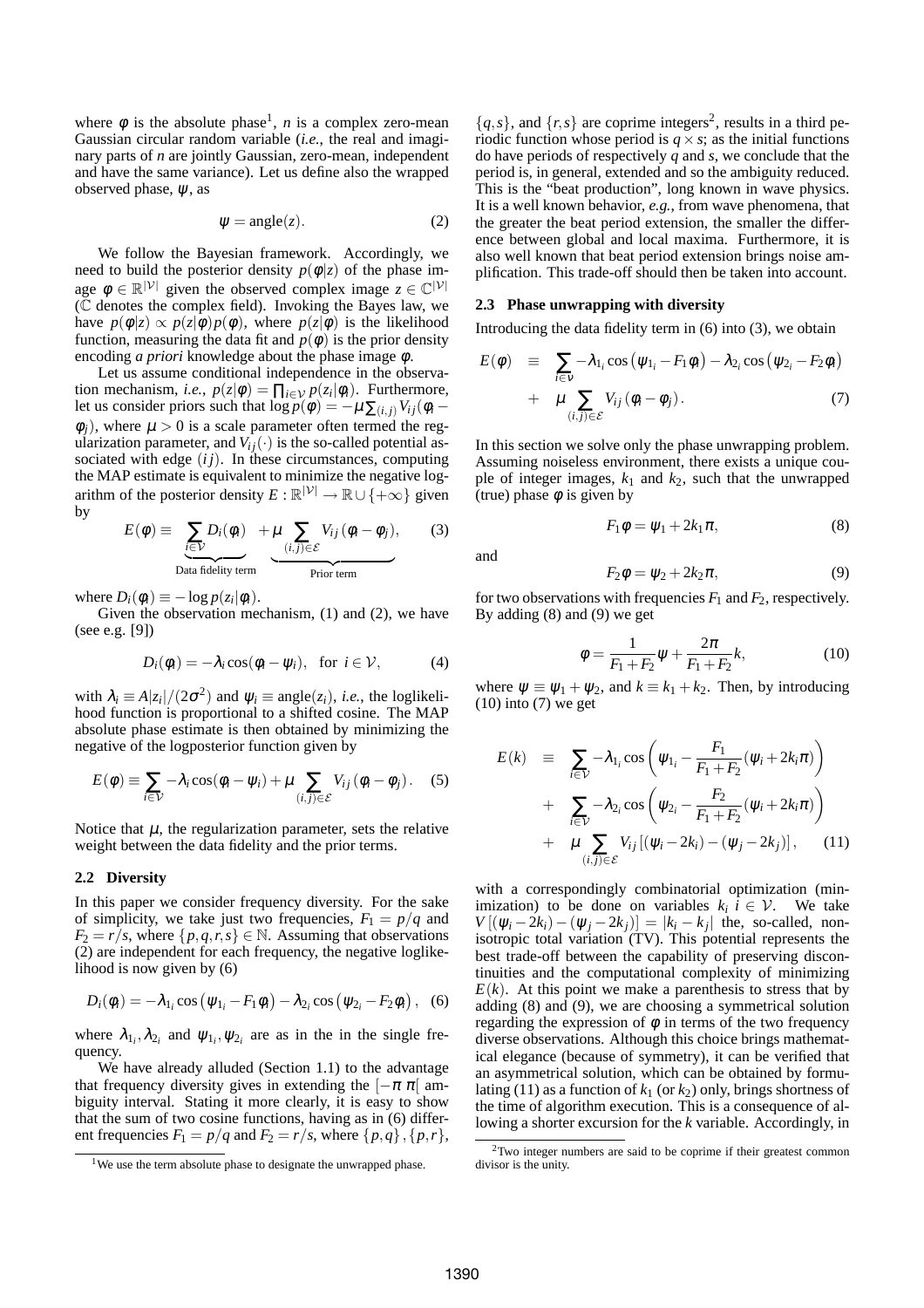

Figure 1: Plot of a half-quadratic potential

the experiments shown in section 4, we have employed such an asymmetrical choice.

We are aware of only two [5], [6] integer optimization algorithms that are able to provide a global minimum for a posterior energy like (11), which is composed by a non-convex data fidelity term and a convex prior potential on the difference of pairs of variables. Herein we refer to [5], as it deals with our non-isotropic TV prior. As long as the energy is a levelable function (see [5]), it is easy to build a source-sink graph such that its min-cut gives the sought global minimizer. For the sake of simplicity we do not describe the graph construction [5]; we just mention that graph min-cuts based algorithms have been proved to be very popular in computer vision, as there are plenty of low-order polynomial complexity algorithms to compute them.

#### **2.4 Denoising with multi-precision**

The wrapped phases  $\psi$  are noisy. Therefore, even though  $k_1$ , the estimates of the  $2\pi$  multiples provided by the PU step, are correct, there is still noise in the absolute phase estimate. For denoising, we take a half quadratic potential type like the one plotted in Fig.1. This potential is quadratic in an origin neighborhood of radius  $\pi$  in order to model Gaussian noise, and with a flat trend elsewhere to preserve discontinuities [10, 11]. We choose the radius of  $\pi$  because we expect to get (most of the) noise wrapped into the interval  $[-\pi, \pi($ after the previous phase unwrapping step.

For the sake of clarity, we refer back to the posterior density expression (5), which writes energy as  $E \equiv E(\phi)$ . Our goal is to compute  $\phi^* = \arg \min [E(\phi)]$ . We note that the objective function,  $E(\phi)$ , is non-convex (both in the data fidelity term and in the prior term), which makes this optimization problem very difficult. To circumvent this problem, we discretize the domain of *E*, using a discretization interval ∆. In doing this, we convert the minimization in  $\mathbb{R}^{|\mathcal{V}|}$ , where  $\mathcal{V}$ denotes the set of pixels, into a combinatorial problem that may be solved efficiently by computing flows on appropriate graphs. We also definitely choose a sub-optimal solution.

We adopt a strategy in which the minimum of *E* is searched for in a sequence of increasing precisions. This way we both avoid getting stuck in bad local minima (which would be probable, had we started with high precision), and we probably get close to optimization in  $\mathbb{R}^{|\mathcal{V}|}$ . To this end,

let us define  $i \in \mathcal{V}$ ,  $\delta_i \in \{0, 1\}$ , and the sets

$$
M^{U}(\phi', \Delta) \equiv \left\{ \phi \in \mathbb{R}^{|\mathcal{V}|} : \phi_{i} = \phi'_{i} + \delta_{i} \Delta \right\}
$$
  

$$
M^{D}(\phi', \Delta) \equiv \left\{ \phi \in \mathbb{R}^{|\mathcal{V}|} : \phi_{i} = \phi'_{i} - \delta_{i} \Delta \right\},
$$

where  $\Delta \in \mathbb{R}$ .

Algorithm 1 shows the pseudo-code for our optimization scheme.

| <b>Algorithm 1</b> Multi-precision denoising                                             |
|------------------------------------------------------------------------------------------|
| <b>Initialization:</b> $\phi = \psi$ {Interferogram}, successup = false,                 |
| successdown $=$ false                                                                    |
| 1: for $\Delta = 2\pi \times \{2^0, 2^{-1}, \ldots, 2^{-N}\}\$ do                        |
| while (successup = false OR successdown = false) $do$<br>2:                              |
| if successup $=$ false then<br>3:                                                        |
| $\hat{\phi} = \arg \min_{\hat{\phi} \in M^U(\phi, \Delta)} \tilde{E}(\hat{\phi})$<br>4:  |
| if $E(\hat{\phi}) < E(\phi)$ then<br>5:                                                  |
| $\phi = \hat{\phi}$<br>6:                                                                |
| else<br>7:                                                                               |
| 8:<br>$successup = true$                                                                 |
| end if<br>9:                                                                             |
| end if<br>10:                                                                            |
| <b>if</b> successdown = false <b>then</b><br>11:                                         |
| $\hat{\phi} = \arg \min_{\hat{\phi} \in M^D(\phi, \Delta)} \tilde{E}(\hat{\phi})$<br>12: |
| if $E(\hat{\phi}) < E(\phi)$ then<br>13:                                                 |
| $\phi = \hat{\phi}$<br>14:                                                               |
| else<br>15:                                                                              |
| $successdown = true$<br>16:                                                              |
| end if<br>17:                                                                            |
| end if<br>18:                                                                            |
| end while<br>19:                                                                         |
| $20:$ end for                                                                            |

Our algorithm engages on a greedy succession of up and down binary optimizations. The precision of the minimization,  $\Delta$ , starts with the value  $2\pi$  and ends with the value  $2\pi/(2^N)$  where *N* is a depth of precision. We point out that even if all the computations could have been done with the highest  $\Delta$  resolution level from the very beginning, choosing this multi-resolution schedule increases dramatically (a logarithmic improvement) the algorithm speed.

To solve the binary optimizations shown in lines 4 and 12 of Algorithm 1, we use the graph-cuts technique presented in [12]. We further add that the  $\tilde{E}$  is a majorizer, on the prior terms, of *E*. So we apply a majorize-minimize (MM) technique such as the one applied in [8]. For details see, *e.g.*, [8, 12]. We stress that we do not have any guarantees of reaching a global minimum with Algorithm 1. This is so because, with generality, we are dealing with both non-convex data fidelity terms and prior terms. However, results in a series of experiments on simulated and real data have been systematically state-of-the  $art^3$ .

## **3. PROPOSED ALGORITHM**

The previous sections culminate in our phase imaging algorithm. It consists of a phase unwrapping stage and then denoising. Algorithm 2 shows a simple two lines high level pseudo-code of our phase imaging algorithm.

<sup>&</sup>lt;sup>3</sup>There are some works,  $e.g$  [3], that address phase reconstruction and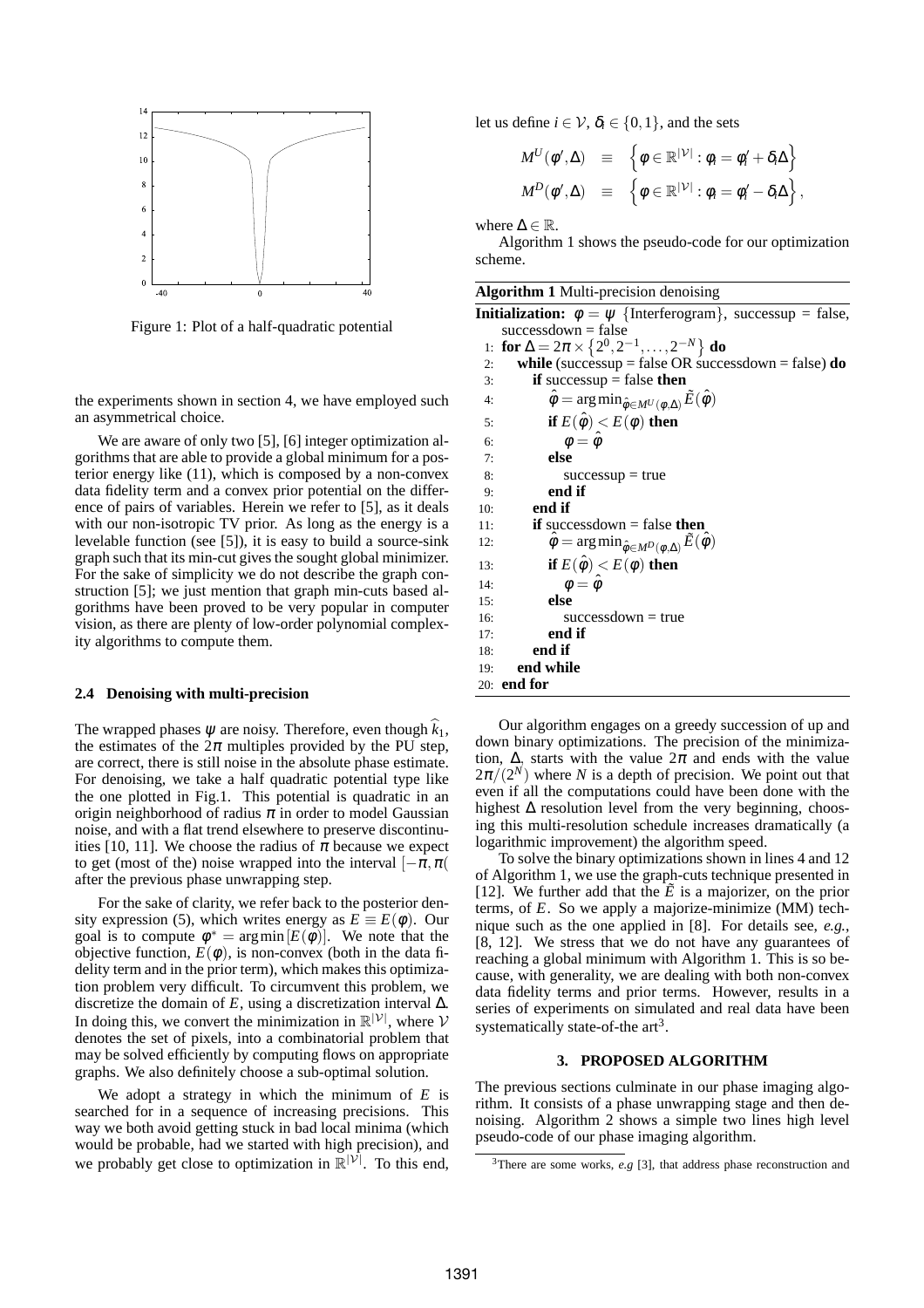**Algorithm 2** Phase imaging algorithm

- 1: Do phase unwrapping with diversity
- 2: Do denoising with multi-resolution

#### **4. EXPERIMENTAL RESULTS**

In this section, we briefly illustrate the performance of our algorithm on two representative problems for which phase unwrapping is a hard problem due to high phase rates of the unwrapped images.

Fig. 2 (a) displays an image which is given by a Gaussian having maximum height of  $50\pi$  rad. Figs. 2 (b) and (c) show the corresponding wrapped images acquired with frequencies  $F_1 = 1/2$  and  $F_2 = 3/5$ , respectively, and having signal-to-noise ratio (SNR  $\equiv 1/\sigma_n^2$ ) of 4 dB. Fig. 2 (d) displays an image of the unwrapped Gaussian, and Fig. 2 (e) a corresponding 3-D rendering. Fig. 2 (f) shows a 3-D rendering after the denoising. It is clear that the algorithm made a perfect phase unwrapping (up to a no-meaning additive constant) for which the diversity information was crucial. The result of the denoising step (ISNR  $= 0.0187$  dB) is reflected in Figs. 2 (g) and (h), which show the histograms (the axis are in rad) corresponding to the error of the surfaces rendered in Figs. 2 (e) and (f), respectively. It is noticeable that the denoising erases the secondary modes in the histogram. Fig. 2 (i) is a sheared parabolic ramp having maximum height of 225 rad. Figs. 2 (j) and (k) show the corresponding wrapped images acquired with frequencies  $F_1 = 1/4$  and  $F_2 = 3/5$  respectively and have  $SNR = 7$  dB. Fig. 2 (1) displays an image of the unwrapped sheared parabolic ramp and Fig. 2 (m) a corresponding 3-D rendering. Fig. 2 (n) shows a 3-D rendering after the denoising. Figs. 2 (o) and (p) show the histograms (the axis are in rad) corresponding to the error of the surfaces rendered in Figs. 2 (m) and (n), respectively. Again the algorithm made a perfect phase unwrapping for which the diversity information was crucial. We emphasize that the unwrapping preserves the discontinuity between the horizontal and the parabolic ramps. Concerning the denoising step  $(ISNR = 5.4792 dB)$ , it is noticeable that the denoising erases the secondary modes in the first histogram.

Still referring to the histograms, the ones corresponding to the noisy images show, in general, a multi modal shape. Besides the central mode, there are some secondary modes departed around multiples of  $-2\pi$  and  $2\pi$  from the center. Those correspond to "spikes" as a result of the data observation model. After denoising they do disappear. We further note that each final result was obtained in a few dozens of seconds in a 3.0 GHz Intel PC. Furthermore all the free parameters were hand tuned in order to get the best results.

### **5. CONCLUDING REMARKS**

We have proposed a (discontinuity preserving) denoising Bayesian algorithm to phase unwrapping; to achieve phase unwrapping we propose a diversity technique, while denoising is to be dealt with by employing multi-precision. Among the scientific community there is still an alive debate of whether denoising should be done after phase unwrapping, before phase unwrapping, or any other solution in-between. In this paper, we have chosen the first option in order to

avoid the denoising step to corrupt the phase unwrapping process. Our approach is a MAP-MRF one. We have chosen both non-convex data fidelity and prior potential terms, in the MRF, so there is no hope to find the global minimum efficiently. Thus, we propose a sub-optimal minimization algorithm.

The experimental results are encouraging; to our knowledge they are state-of-the-art.

In the future we intend to develop learning schemes for the selection of the best prior parameter  $\mu$ , given some absolute phase estimation problem, and get a deeper understanding of noise in the multi-frequency scenario.

#### **REFERENCES**

- [1] W. Xu, E. Chang, L. Kwoh, H. Lim, and W. Heng. Phaseunwrapping of sar interferogram with multi-frequency or multi-baseline. In *Proceedings of the 1994 International Geoscience and Remote Sensing Symposium-IGARSS'94*, vol. 2, pp 730–732, 1994.
- [2] M. Vinogradov and I. Elizavetin. Phase unwrapping method for the multifrequency and multibaseline interferometry. In *Proceedings of the 1998 International Geoscience and Remote Sensing Symposium-IGARSS'98*, vol. 2, pp. 1103–1105, 1998.
- [3] V. Pascazio and G. Schirinzi. Multifrequency insar height reconstruction through maximum likelihood estimation of local planes parameters. *IEEE Transactions on Image Processing*, vol. 11, pp. 1478–1489, 2002.
- [4] D. Ghiglia and M. Pritt. *Two-Dimensional Phase Unwrapping. Theory, Algorithms, and Software*. John Wiley & Sons, New York, 1998.
- [5] J. Darbon and M. Sigelle. Image restoration with discrete constrained total variation part ii: Levelable functions, convex priors and non-convex cases fast and exact optimization. *Journal of Mathematical Imaging and Vision*, pp. 277–291, 2006.
- [6] H. Ishikawa. Exact Optimization for Markov Random Fields with Convex Priors. *IEEE Transactions on Pattern Analysis and Machine Intelligence*, vol. 25, no. 10, pp. 333–1336, 2003.
- [7] C. Bouman and K. Sauer. A generalized Gaussian image model for edge-preserving MAP estimation. *IEEE Transactions on Image Processing*, vol. 2, no. 3, pp 296–310, 1993.
- [8] J. Bioucas-Dias and G. Valadão. Phase unwrapping via graph cuts. *IEEE Transactions on Image Processing*, vol. 16, no. 3, pp 698–709, 2007.
- [9] J. Dias and J. Leitão. The  $\mathbb{Z} \pi M$  algorithm for interferometric image reconstruction in SAR/SAS. *IEEE Transactions on Image Processing*, vol 11, pp. 408–422, 2002.
- [10] S. Z. Li. *Markov Random Field Modeling in Computer Vision*, volume 9 of *Computer Science Workbench*. Springer-Verlag, New York, 1995.
- [11] M. Rivera and J. Marroquin. Half-Quadratic Cost Functions for Phase Unwrapping. *Optics Letters*, vol. 29, no. 5, pp 504– 506, 2004.
- [12] V. Kolmogorov and R. Zabih. What energy functions can be minimized via graph cuts? *IEEE Transactions on Pattern Analysis and Machine Intelligence*, vol. 26, no. 2, pp. 147– 159, 2004.

deal with high phase rates; however they do employ simulated annealing.